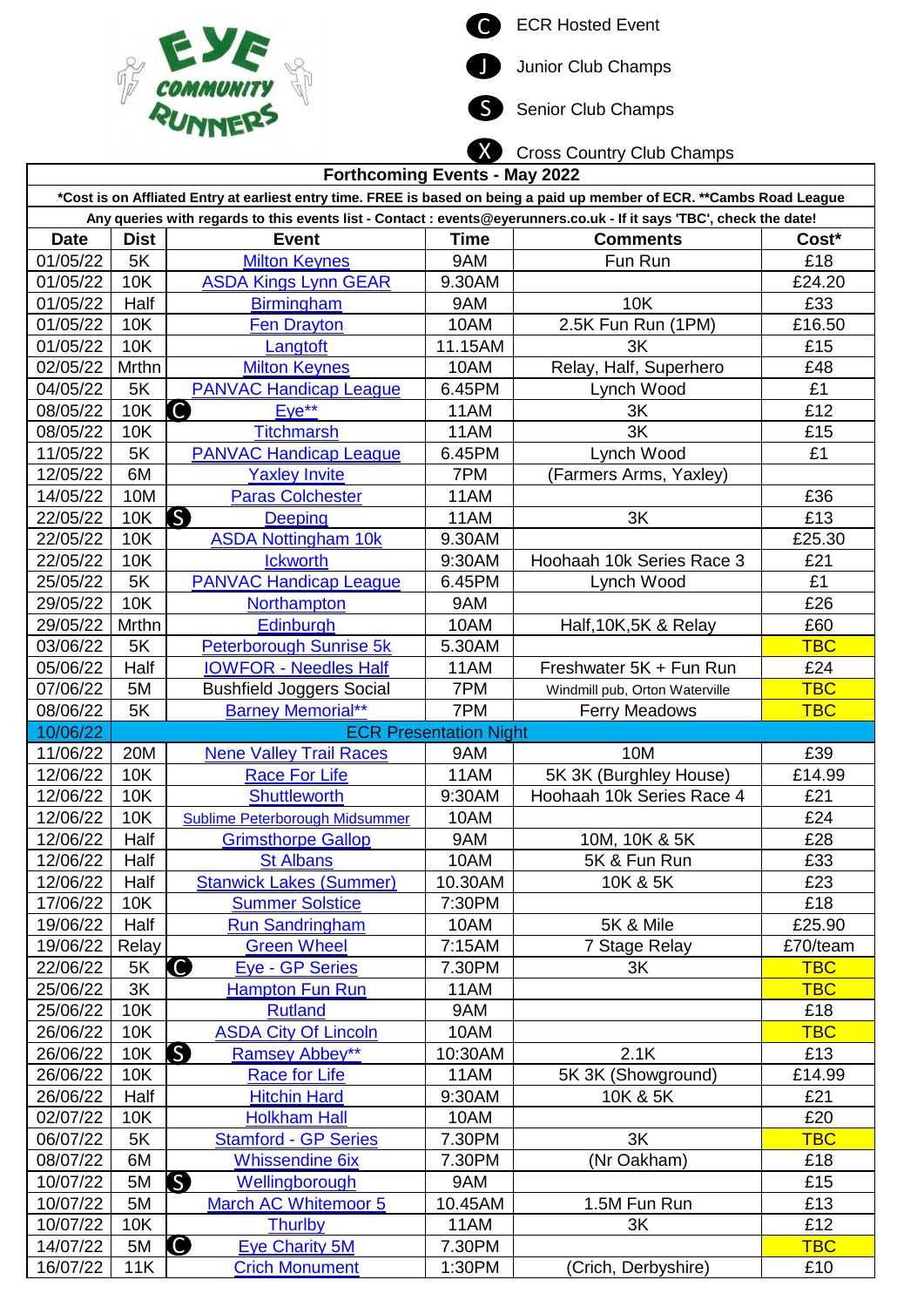



Junior Club Champs

S Senior Club Champs



| <b>Forthcoming Events - May 2022</b>                                                                                    |             |                                               |             |                                 |               |  |
|-------------------------------------------------------------------------------------------------------------------------|-------------|-----------------------------------------------|-------------|---------------------------------|---------------|--|
| *Cost is on Affliated Entry at earliest entry time. FREE is based on being a paid up member of ECR. **Cambs Road League |             |                                               |             |                                 |               |  |
| Any queries with regards to this events list - Contact : events@eyerunners.co.uk - If it says 'TBC', check the date!    |             |                                               |             |                                 |               |  |
| <b>Date</b>                                                                                                             | <b>Dist</b> | <b>Event</b>                                  | <b>Time</b> | <b>Comments</b>                 | Cost*         |  |
| 17/07/22                                                                                                                | Mrthn       | <b>Fairlands Valley Challenge</b>             | 8AM         | Half, 18M & 50K (Stevenage)     | £18           |  |
| 20/07/22                                                                                                                | 5K          | <b>PANVAC - GP Series</b>                     | 7.30PM      | 3K                              | <b>TBC</b>    |  |
| 23/07/22                                                                                                                | Relay       | <b>Conti Thunder Run</b>                      | Noon        | (Walton-on-Trent, Derbys)       | Various       |  |
| 24/07/22                                                                                                                | 10K         | Littleport                                    | 10.45AM     | 1.5K (Near Ely)                 | <b>TBC</b>    |  |
| 26/07/22                                                                                                                | 5M          | <b>Werrington Guesstimate</b>                 | 7PM         | Ploughman Pub, afterwards       | Donation      |  |
| 30/07/22                                                                                                                | 10M         | <b>Heckington Show 10</b>                     | 9AM         | (Nr Sleaford)                   | £20           |  |
| 31/07/22                                                                                                                | 15M         | <b>Folksworth</b>                             | 11AM        |                                 | <b>TBC</b>    |  |
| 03/08/22                                                                                                                | 5K          | $\mathsf{S}$<br><b>Werrington - GP Series</b> | 7.30PM      | 3K                              | <b>TBC</b>    |  |
| 07/08/22                                                                                                                | 10K         | <b>Riverside Runners Anniversary</b>          | 10.30AM     | 3K (St Neots)                   | <b>CANC</b>   |  |
| 11/08/22                                                                                                                | 4M          | O<br><b>Eye Handicap</b>                      | 7PM         |                                 | <b>TBC</b>    |  |
| 12/08/22                                                                                                                | 10K         | <b>Sleaford Striders Summer</b>               | 7PM         | 3K (Sleaford)                   | <b>TBC</b>    |  |
| 14/08/22                                                                                                                | Half        | <b>Newark</b>                                 | 9:30AM      | 2K                              | £28           |  |
| 17/08/22                                                                                                                | 5K          | <b>Bushfield - GP Series</b>                  | 7.30PM      | 3K                              | <b>TBC</b>    |  |
| 21/08/22                                                                                                                | 5M          | Thorney**                                     | 10.30AM     | 3K                              | <b>TBC</b>    |  |
| 28/08/22                                                                                                                | Half        | <b>Kimbolton Castle</b>                       | 9AM         |                                 | £29           |  |
| 03/09/22                                                                                                                | 10K         | <b>Bedford Twilight</b>                       | 5:30PM      | 5K                              | £25           |  |
| 03/09/22                                                                                                                | 10M         | <b>Paras Catterick</b>                        | 11AM        |                                 | £36           |  |
| 04/09/22                                                                                                                | 45K         | <b>Sublime Graffalap</b>                      | 10AM        |                                 | <b>TBC</b>    |  |
| 04/09/22                                                                                                                | 10M         | S<br>Sawtry**                                 |             |                                 | £17           |  |
| 04/09/22                                                                                                                | 20M         | <b>Bedford</b>                                | 9AM         | Half                            | £32           |  |
| 04/09/22                                                                                                                | Half        | <b>Wissey</b>                                 | 10.30AM     |                                 | £22           |  |
| 07/09/22                                                                                                                | 5K          | <b>PNV Handicap League I</b>                  | 6.45PM      | Lynch Wood                      | <b>TBC</b>    |  |
| 11/09/22                                                                                                                | Half        | <b>Great North Run</b>                        | 9AM         |                                 | <b>BALLOT</b> |  |
| 11/09/22                                                                                                                | Half        | <b>Newtons Fraction</b>                       | 10.30AM     | 3K                              | <b>TBC</b>    |  |
| 11/09/22                                                                                                                | Half        | <b>Two Counties</b>                           | 10AM        | Relay, 10K                      | <b>TBC</b>    |  |
| 11/09/22                                                                                                                | Mrthn       | <b>Ponton Plod</b>                            | 8.30AM      | 12M & 17M                       | £16           |  |
| 11/09/22                                                                                                                | Mrthn       | <b>Ouse Valley Way</b>                        | 9.30AM      | <b>Half Relay</b>               | <b>TBC</b>    |  |
| 14/09/22                                                                                                                | 5K          | <b>PNV Handicap League II</b>                 | 6.45PM      | Lynch Wood                      | <b>TBC</b>    |  |
| 17/09/22                                                                                                                | Relay       | <b>Round Norfolk</b>                          | 7AM         | Teams of 17                     | <b>CLOSED</b> |  |
| 17/09/22                                                                                                                | Relay       | Equinox 24                                    | Noon        | 10K Belvoir Castle (Team Relay) | Various       |  |
| 18/09/22                                                                                                                | 10M         | Leighton                                      | 8.30AM      | (Leighton Buzzard)              | <b>TBC</b>    |  |
| 18/09/22                                                                                                                | Half        | <b>Cransley</b>                               | 11AM        | 10K & 2.3K                      | <b>TBC</b>    |  |
| 18/09/22                                                                                                                | Half        | <b>Friskney</b>                               | 11AM        | (Near Skegness PE22 8RD)        | <b>TBC</b>    |  |
| 18/09/22                                                                                                                | Half        | <b>Harvest Trail</b>                          | 9.30AM      | 6.5M (Royston)                  | <b>TBC</b>    |  |
| 18/09/22                                                                                                                | Half        | <b>Stanwick Lakes (Autumn)</b>                | 10.30AM     | 10K & 5K                        | £23           |  |
| 18/09/22                                                                                                                | Mrthn       | In Flanders Fields                            | 10AM        | 7K & 14K                        | <b>TBC</b>    |  |
| 21/09/22                                                                                                                | 5K          | <b>PNV Handicap League III</b>                | 6.45PM      | Lynch Wood                      | <b>TBC</b>    |  |
| 25/09/22                                                                                                                | 10K         | <b>Run Sandringham</b>                        | 9:30AM      |                                 | £21.90        |  |
| 25/09/22                                                                                                                | Half        | Northampton                                   | 9:30AM      |                                 | £32           |  |
| 25/09/22                                                                                                                | Half        | <b>Robin Hood</b>                             | 9.30AM      | 2.5K                            | £33           |  |
| 25/09/22                                                                                                                | Mrthn       | <b>Rutland Water</b>                          | 9AM         | Half & Relay                    | £40           |  |
| 28/09/22                                                                                                                | 5K          | <b>PNV Handicap League IV</b>                 | 6.45PM      | Lynch Wood                      | <b>TBC</b>    |  |
| 02/10/22                                                                                                                | 10K         | <b>West Pinchbeck</b>                         | 10.30AM     |                                 | £18           |  |
| 02/10/22                                                                                                                | Half        | <b>Wimpole Hall</b>                           | 9.30AM      | 10M                             | <b>TBC</b>    |  |
| 02/10/22                                                                                                                | Mrthn       | London                                        | 10AM        |                                 | <b>BALLOT</b> |  |
| 02/10/22                                                                                                                | Mrthn       | <b>Spires &amp; Steeples</b>                  | 8.30AM      | Half (Lincoln to Sleaford)      | <b>TBC</b>    |  |
| 09/10/22                                                                                                                | 5M          | S<br><b>Hunts AC Frostbite</b>                | 11AM        | 1.5M (Hinchingbrooke Park)      | <b>FREE</b>   |  |
| 16/10/22                                                                                                                | 5K          | <b>Ryston GP XC</b>                           | 11.40AM     | Junior Distance By Age          | <b>TBC</b>    |  |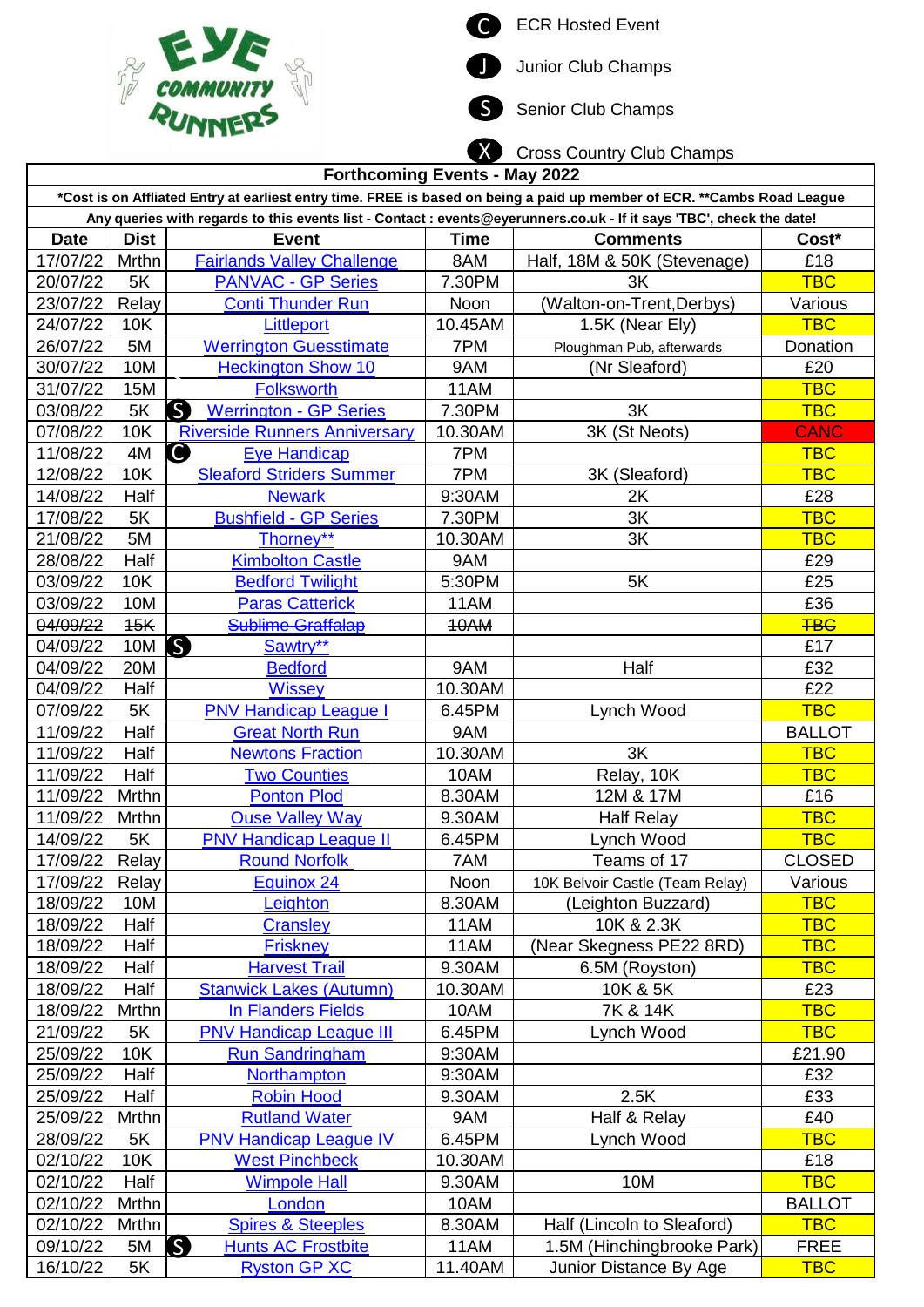



Junior Club Champs

S Senior Club Champs

Cross Country Club Champs X

| <b>Forthcoming Events - May 2022</b>                                                                                    |             |                                                                                                                      |             |                                                                                |             |  |
|-------------------------------------------------------------------------------------------------------------------------|-------------|----------------------------------------------------------------------------------------------------------------------|-------------|--------------------------------------------------------------------------------|-------------|--|
| *Cost is on Affliated Entry at earliest entry time. FREE is based on being a paid up member of ECR. **Cambs Road League |             |                                                                                                                      |             |                                                                                |             |  |
|                                                                                                                         |             | Any queries with regards to this events list - Contact : events@eyerunners.co.uk - If it says 'TBC', check the date! |             |                                                                                |             |  |
| <b>Date</b>                                                                                                             | <b>Dist</b> | <b>Event</b>                                                                                                         | <b>Time</b> | <b>Comments</b>                                                                | $Cost*$     |  |
| 16/10/22                                                                                                                | Half        | <b>Great Eastern Run</b>                                                                                             | 10.30AM     | 5K Fun Run                                                                     | £33         |  |
| 16/10/22                                                                                                                | Mrthn       | <b>Yorkshire</b>                                                                                                     | 9.30AM      | 10M (York)                                                                     | £53         |  |
| 23/10/22                                                                                                                | <b>10K</b>  | Leicestershire 10K                                                                                                   | 9:30AM      | (Prestwold Hall, Loughborough)                                                 | £26         |  |
| 30/10/22                                                                                                                | 10K         | <b>ASDA City Of Lincoln</b>                                                                                          | 10AM        |                                                                                | <b>TBC</b>  |  |
| 30/10/22                                                                                                                | 10M         | S<br>Fenland**                                                                                                       | 11AM        |                                                                                | <b>TBC</b>  |  |
| 30/10/22                                                                                                                | Half        | Leicester                                                                                                            | 9AM         |                                                                                | £29         |  |
| 30/10/22                                                                                                                | Half        | <b>Love Luton</b>                                                                                                    | 9AM         | 10K & 5K                                                                       | £31         |  |
| 30/10/22                                                                                                                | Half        | <b>Worksop Halloween</b>                                                                                             | 10AM        | Fun Run                                                                        | £30         |  |
| 06/11/22                                                                                                                | 5M          | <b>Bushfield Frostbite</b>                                                                                           | 11AM        | 1.5M (Nene Park)                                                               | <b>FREE</b> |  |
| 06/11/22                                                                                                                | Half        | Lode                                                                                                                 | 10AM        | 3M                                                                             | <b>TBC</b>  |  |
| 06/11/22                                                                                                                | Half        | <b>Stevenage</b>                                                                                                     | 10AM        |                                                                                | <b>TBC</b>  |  |
| 11/11/22                                                                                                                | 10K         | <b>Rutland Night Run (Friday)</b>                                                                                    | 5.30PM      |                                                                                | £22         |  |
| 12/11/22                                                                                                                | <b>10K</b>  | <b>Rutland Night Run (Saturday)</b>                                                                                  | 5.30PM      |                                                                                | £22         |  |
| 13/11/22                                                                                                                | 9K          | <b>Ryston GP XC</b>                                                                                                  | 11.40AM     | Junior Distance By Age                                                         | <b>TBC</b>  |  |
| 13/11/22                                                                                                                | <b>10K</b>  | <b>Boston Poppy Run</b>                                                                                              | 10AM        | 3K Fun Run (PE22 8RD)                                                          | £15         |  |
| 13/11/22                                                                                                                | 10K         | S<br><b>George Munday 10K</b>                                                                                        | 11AM        | (Leverington, Wisbech)                                                         | £20         |  |
| 13/11/22                                                                                                                | 10K         | <b>Long Sutton Autumn</b>                                                                                            | 10AM        |                                                                                | <b>TBG</b>  |  |
| 20/11/22                                                                                                                | Half        | <b>St Neots Half</b>                                                                                                 | 10AM        | 3K Fun Run                                                                     | <b>TBC</b>  |  |
|                                                                                                                         | 10K         |                                                                                                                      | 10.30AM     |                                                                                | <b>TBC</b>  |  |
| 27/11/22<br>27/11/22                                                                                                    | Half        | <b>Great Yarmouth East Coast 10k</b>                                                                                 |             | 10K & 5K                                                                       | £23         |  |
|                                                                                                                         |             | <b>Stanwick Lakes (Santa)</b>                                                                                        | 10.30AM     |                                                                                |             |  |
| 27/11/22                                                                                                                | Relay       | <b>Hereward Relay</b>                                                                                                | 9AM         | 4 Stages/Andy Short                                                            | <b>TBC</b>  |  |
| 27/11/22                                                                                                                | 5-10M       | <b>Werrington Xmas Pudding Run</b>                                                                                   | 9.30AM      | (Morton Village Hall)                                                          | Donation    |  |
| 04/12/22                                                                                                                | Half        | <b>Bedford Harriers</b>                                                                                              | 9:45AM      | (Great Barford)                                                                | <b>TBC</b>  |  |
| 11/12/22                                                                                                                | 5M          | S<br><b>St Neots Frostbite</b>                                                                                       | 11AM        | 1.5M (Priory Park)                                                             | <b>FREE</b> |  |
| 11/12/22                                                                                                                | 6.5K        | <b>Ryston GP XC</b>                                                                                                  | 11.40AM     | Junior Distance By Age                                                         | <b>TBC</b>  |  |
| 18/12/22                                                                                                                | 10K         | <b>Winter Solstice</b>                                                                                               | 10:30AM     |                                                                                | <b>TBC</b>  |  |
| 18/12/22                                                                                                                | 10M         | <b>Waterside</b>                                                                                                     | 10AM        | (Grafham Water)                                                                | <b>TBC</b>  |  |
| 26/12/22                                                                                                                | 6M          | <b>Werrington Invite</b>                                                                                             | 9.30AM      | (Kings Cliffe Village Hall)                                                    | Donation    |  |
| 29/12/22                                                                                                                | 10K         | <b>Cambridge City Christmas</b>                                                                                      | 10AM        |                                                                                | <b>TBC</b>  |  |
| 29/12/22                                                                                                                | $5-15M$     | <b>Yaxley Invite</b>                                                                                                 | 10AM        | (Folksworth Village Hall)                                                      | Donation    |  |
| 31/12/22                                                                                                                | 10K         | <b>New Years Eve</b>                                                                                                 | 11AM        | (Little Downham)                                                               | <b>TBC</b>  |  |
| 31/12/22                                                                                                                | 10K         | <b>Peterborough New Years Eve</b>                                                                                    | 10AM        |                                                                                | £24         |  |
| 01/01/23                                                                                                                | <b>10K</b>  | Wymondham                                                                                                            | 10.30AM     |                                                                                | <b>TBC</b>  |  |
|                                                                                                                         |             |                                                                                                                      |             | U 11 1.7k, U13 2.9k, U15 4.3k, U17 F<br>4.8k, Snr F & U17 M 5.8k & Snr M 10k - |             |  |
| 08/01/23                                                                                                                | M/F         | Cambs X/C                                                                                                            |             | Priory Park, St Neots                                                          | <b>TBC</b>  |  |
| 15/01/23                                                                                                                | 5M          | <b>March AC Frostbite</b>                                                                                            | 11AM        | 1.5M (Elm Rd Sports Club)                                                      | <b>FREE</b> |  |
| 15/01/23                                                                                                                | 5K          | <b>Ryston GP XC</b>                                                                                                  | 11.40AM     | Junior Distance By Age                                                         | <b>TBC</b>  |  |
| 15/01/23                                                                                                                | 10K         | <b>Oundle</b>                                                                                                        | 10AM        | 5K                                                                             | <b>TBC</b>  |  |
| 22/01/23                                                                                                                | 15M         | <b>Folksworth</b>                                                                                                    | 11AM        |                                                                                | <b>TBC</b>  |  |
| 28/01/23                                                                                                                | M/F         | <b>SEAA XC</b>                                                                                                       |             | (Beckenham Place Park) M-15K & F-8K                                            | <b>TBC</b>  |  |
| 05/02/23                                                                                                                | 5M          | <b>Bourne TH Frostbite</b>                                                                                           | 11AM        | 1.5M (Bourne Woods)                                                            | <b>FREE</b> |  |
| 05/02/23                                                                                                                | 10K         | <b>Skegness</b>                                                                                                      | 11AM        |                                                                                | <b>TBC</b>  |  |
| 12/02/23                                                                                                                |             | <b>Stamford Valentines Day</b>                                                                                       | 11AM        |                                                                                | <b>TBC</b>  |  |
|                                                                                                                         | 30K         |                                                                                                                      |             |                                                                                |             |  |
| 19/02/23                                                                                                                | 9K          | <b>Ryston GP XC</b>                                                                                                  | 11.40AM     | Junior Distance By Age                                                         | <b>TBC</b>  |  |
| 25/02/23                                                                                                                | M/F         | <b>National X/C Champs</b>                                                                                           |             | 12K & 8K (Parliament Hill, London)                                             | <b>TBC</b>  |  |
| 26/02/23                                                                                                                | Half        | Leicestershire Half                                                                                                  | 9:30AM      | (Prestwold Hall, Loughborough)                                                 | <b>TBC</b>  |  |
| 26/02/23                                                                                                                | Half        | <b>Welly Trail Races</b>                                                                                             | 9:30AM      | 10k (Castle Ashby)                                                             | <b>TBC</b>  |  |